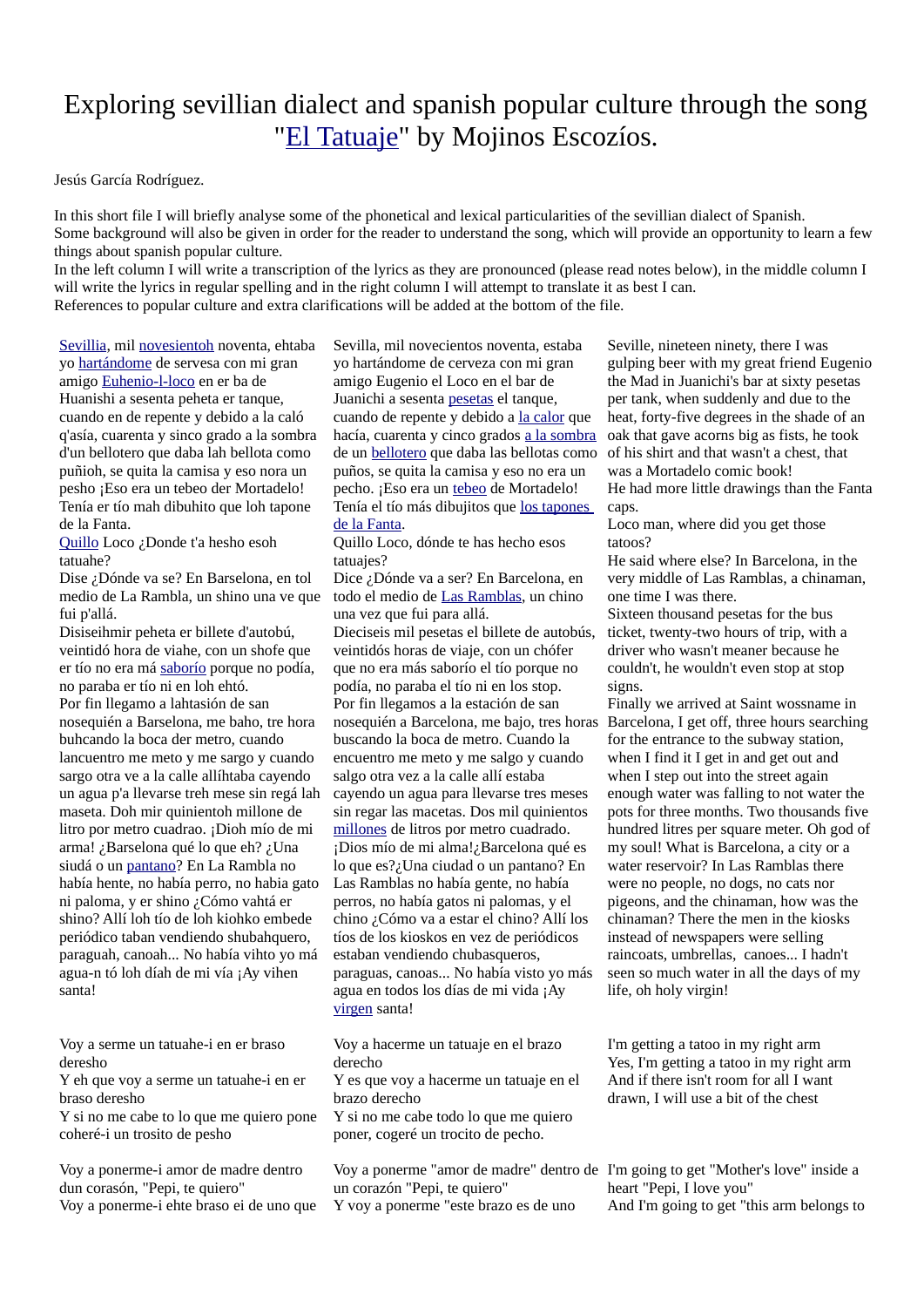| hiso la mili en la lehión<br>y por supuehto voy a ponemme (ie ie) la Y por supuesto voy a ponerme (ie ie) la<br>cara de Camarón                                                                                                    | que hizo la mili en La Legión"<br>cara de Camarón                                                                                                                                              | one who did the military service in The<br>Legion"<br>And of course I'm going to get Camarón's<br>face.                                                                         |
|------------------------------------------------------------------------------------------------------------------------------------------------------------------------------------------------------------------------------------|------------------------------------------------------------------------------------------------------------------------------------------------------------------------------------------------|---------------------------------------------------------------------------------------------------------------------------------------------------------------------------------|
| Voy a serme un tatuahe-i en er braso<br>deresho<br>Y eh que voy a serme un tatuahe-i en er<br>braso deresho<br>Y si no me cabe to lo que me quiero pone<br>coheré-i un trosito de pesho. (2)                                       | Voy a hacerme un tatuaje en el brazo<br>derecho<br>Y es que voy a hacerme un tatuaje en el<br>brazo derecho<br>Y si no me cabe todo lo que me quiero<br>poner, cogeré un trocito de pecho. (2) | I'm getting a tatoo in my right arm<br>Yes, I'm getting a tatoo in my right arm<br>And if there isn't room for all I want<br>drawn, I will use a bit of the chest               |
| Voy a ponerme un aguilusho, iwar que er<br>cantante de loh Hudah Prié<br>Voy a ponemme-i una caravela debaho del Y voy a ponerme una caravela debajo del<br>ombrigo<br>Y por supuehto voy a ponemme (ie ie)<br>"Camarón ehtá vivo" | Voy a ponerme un aguilucho, igual que el<br>cantante de los Judas Priest<br>ombligo<br>Y por supuesto voy a ponerme (ie ie)<br>"Camarón está vivo"                                             | I'm going to get a harrier, like the singer<br>of Judas Priest<br>And I'm going to get a skull/caravel below<br>the navel<br>And of course I'm going to get "Camarón"<br>lives" |

## Linguistic clarifications.

<span id="page-1-1"></span>[1] Just like in English sometimes spurious consonants appear between certain words (such as r between "idea" and "inside"), sometimes vowels are pronounced for no apparent reason in Spanish, most often i and e when the word ends in vowel-consonantvowel. See also "puñioh" instead of "puños" and in the verse there is an unexpected i between "tatuaje" and "en" or any other word beginning with vowel sound.

<span id="page-1-9"></span>[2] The final s in most cases is transformed into the voiceless (or sometimes voiced) glottal sound /h/, which in this rather strong version of the dialect also happens to the s sound if followed by a consonant. Furthermore, in many cases other phenomena are involved and the sound disappears entirely or is otherwise modified, so for the purposes of this file, the letter "h" will be used unless the particular case clearly deserves a different letter.

<span id="page-1-8"></span>[3] The letters ch, wich usually correspond to the sound /tɕ/ (as in "channel") are pronounce more like /ʃ/ (as in "shape"), so the letters "sh" will be used in these cases.

<span id="page-1-3"></span>[4] The word "calor" is masculine, but in Andalucía and some parts of America is also feminine.

<span id="page-1-7"></span>[5] The sevillian dialect very often joins words together partly due to the disappearance of sounds and synalepha, but also because of more convenient pronunciation. An apostrophe will be used when the first word is cut (as in "q'asía") but unfortunately in this first case, hyphenation is required for better clarity.

<span id="page-1-6"></span>[6] The word "quillo" comes from "chiquillo" but since it's so deeply rooted in the dialect it won't be translated. It means "kid" (masculine). The feminine "quilla" is used for females, regardless of the fact that, by coincidence, it also means keel.

<span id="page-1-5"></span>[7] The word "saborío" is very common in the dialect, it comes from "desaborido", which means lacking flavour or substance. In the dialect it means unpleasant, and its opposite, "salao" (which obviously comes from "salado", meaning salty) is used to describe pleasant people. In "The Old Man and The Sea" other meaning of this word (cursed with bad luck) is also shown.

<span id="page-1-4"></span>[8] The word "pantano", which also means "swamp" is used in Spanish to refer to the lake-like water reservoir created when a dam is built.

<span id="page-1-2"></span>[9] A "bellotero" is a person who gathers acorns (bellotas) but in this dialect it means a tree that gives acorns, most likely an oak.

## References to popular culture.

<span id="page-1-0"></span>[a] Prior to 1999 the peseta was the currency of Spain. The value of one peseta would be lower than one cent of euro, and it was not often one could buy things with one peseta; one single sweet or one small gumdrop may cost one peseta. At the time the Euro was introduced, the exchange was 1 euro = 166 pesetas, so one glass of beer for 60 pesetas would already be cheap.



*Tails and heads of a 1989 peseta*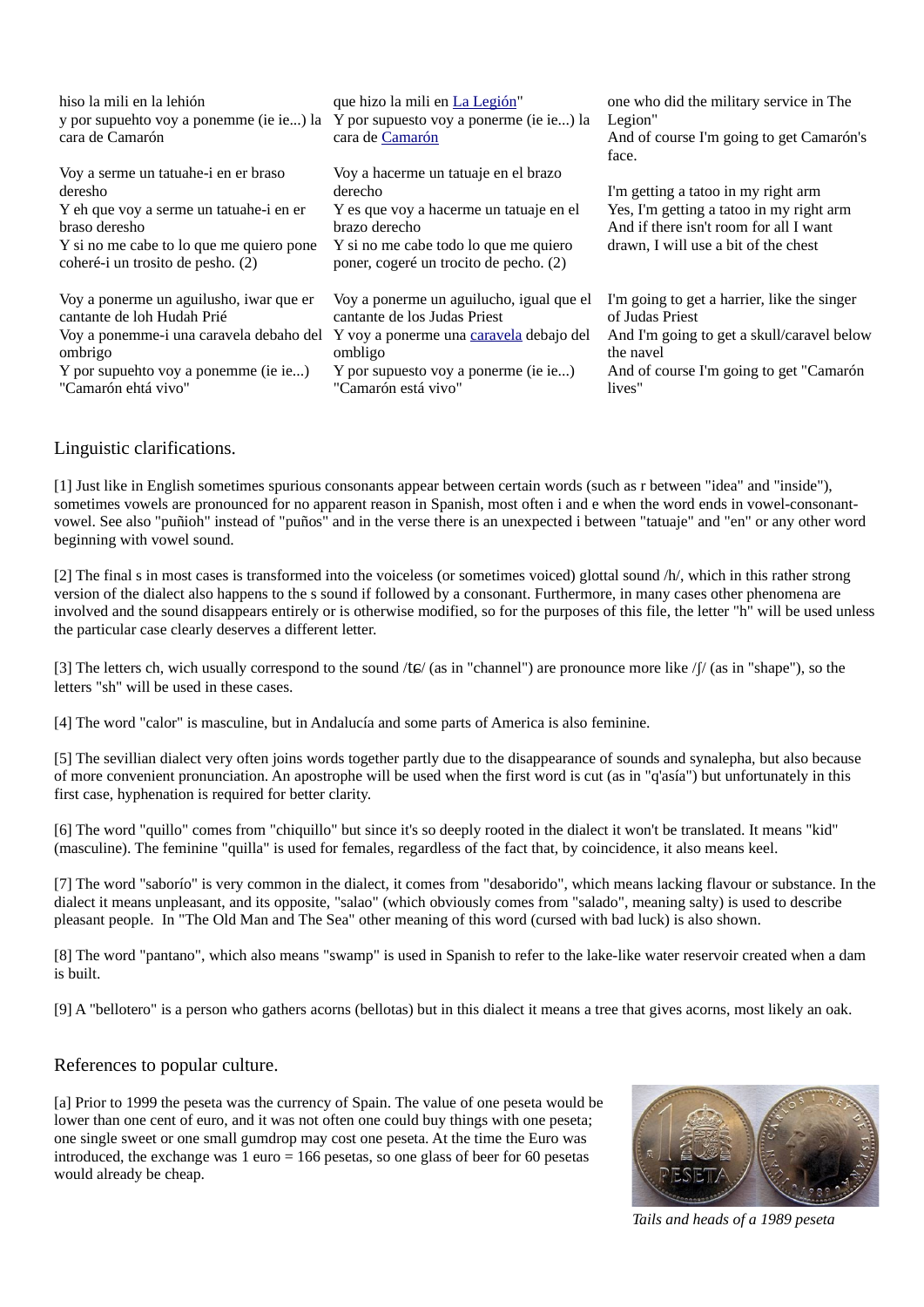On a related note, an extremely common word for 5 pesetas is "duro" (literally "hard"). This used to be so common that the 100 pesetas coin was more often referred to as "veinte duros" (that is, 20 duros). Many common slurs include the word, such as "costar dos duros" (costing next to nothing) or "costar buenos duros" (costing a handsome sum), "estar sin un duro" (being broke) or "no valer un duro" (being worthless).

<span id="page-2-4"></span>[b] In Spain it is sort of traditional to append the words "a la



*One "duro"*

sombra" (in the shade) when informing about the weather temperature. Due to the heavy insolation characteristic of Spanish weather, the temperature experience by someone in the sun can be much higher than that in the shade so, by default, weather forecasts used to clarify that the temperature they were reporting or forecasting was the one measured in the shade. The song's humorous turn is that the object yielding the shade is also specified.

<span id="page-2-3"></span>[c] The word "tebeo" is the one used for comic books of pretty much all types. It comes from the publication TBO, one of the first spanish publications of the kind (1917 to 1998).

Mortadelo is one of the pair "Mortadelo y Filemón", two comic book characters by Francisco Ibáñez. These two TIA (a joke on CIA) agents' stories are well know to most spaniards and several animation movies and one movie with real actors have been made.

<span id="page-2-0"></span>[d] During the 70's and 80's the caps of Coca-Cola beverages had, on the inner side, a collectible picture. Several collections succeeded each other, including superman characters, olympic-themed pictures (alongside the 1976 Montreal Olympic games) and several football collections. Even though Coca-Cola sales were higher, Fanta was better known among children.



*Filemón (left) and Mortadelo (right)*



<span id="page-2-2"></span>[e] The avenue of Las Ramblas is one of the best known in Barcelona, it is a must-see for visitors to the city and it contains many kiosks, cafeterias, restaurants, pigeons, pickpockets, street sellers and, on weekends, people from *all* nations of the world.

<span id="page-2-1"></span>[f] Another feature of the Spanish spirit is exaggeration. It is not always clear whether the person intends to make the listener believe what he is saying or is just being creative and humorous in the description (in this case it's clear since the amount of water claimed to rain in the song is roughly 250 times more water per square meter than one would find in the Mariana Trench). Expressions like "es más largo que un día sin pan" (it's longer than a day without bread) or "está más sucio que el palo de un gallinero" (it's more dirty than the bar of a henhouse) are common in Spanish, but the formula "more X than the Xest part of something that already is as X as something can be" is relentlessly and creatively reused, thus giving expressions like "más oscuro que el sobaco de un grillo" (darker than a cricket's armpit).



*Las Ramblas (Barcelona)*